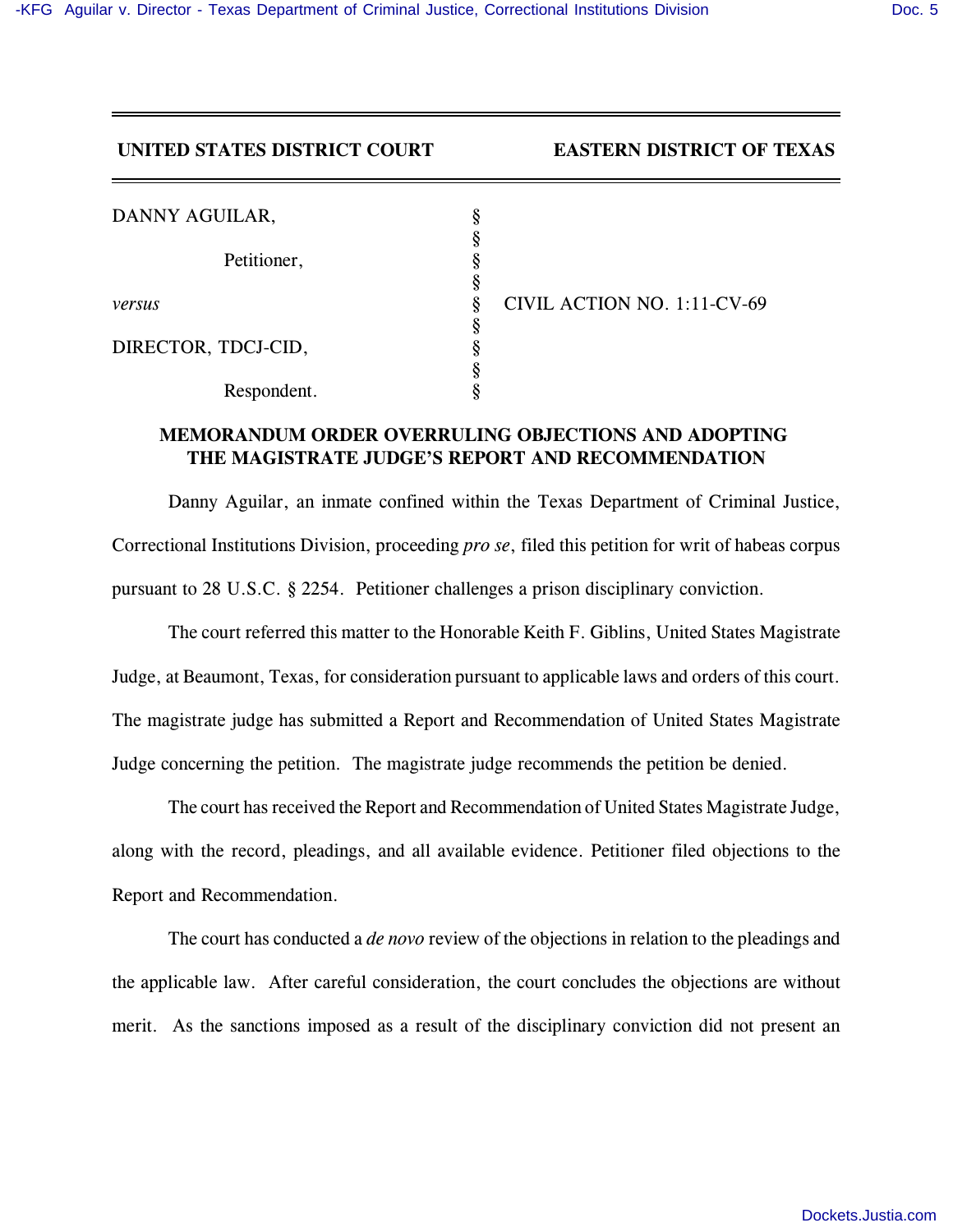atypical or significant hardship, petitioner was not entitled to due process of law before receiving the punishment imposed. *Sandin v. Conner*, 515 U.S. 472, 483-84 (1995).

## **ORDER**

Accordingly, petitioner's objections to the Report and Recommendation are **OVERRULED.** The findings of fact and conclusions of law of the magistrate judge are correct and the report of the magistrate judge is **ADOPTED**. A final judgment will be entered denying the petition.

In addition, the court is of the opinion petitioner is not entitled to a certificate of appealability. An appeal from a judgment denying federal habeas relief may not proceed unless a judge issues a certificate of appealability. *See* 28 U.S.C. § 2253. The standard for a certificate of appealability requires the petitioner to make a substantial showing of the denial of a federal constitutional right. *See Slack v. McDaniel*, 529 U.S. 473, 483-84 (2000); *Elizalde v. Dretke*, 362 F.3d 323, 328 ( $5<sup>th</sup>$  Cir. 2004). To make a substantial showing, the petitioner need not establish that he would prevail on the merits. Rather, he must demonstrate that the issues are subject to debate among jurists of reason, that a court could resolve the issues in a different manner, or that the questions presented are worthy of encouragement to proceed further. *See Slack*, 529 U.S. at 483-84. Any doubt regarding whether to grant a certificate of appealability should be resolved in favor of the petitioner, and the severity of the penalty may be considered in making this determination. *See Miller v. Johnson*, 200 F.3d 274, 280-81 (5<sup>th</sup> Cir.), *cert. denied*, 531 U.S. 849  $(2000)$ .

In this case, the petitioner has not shown that the issue of whether his claims are meritorious or cognizable in a petition for writ of habeas corpus is subject to debate among jurists